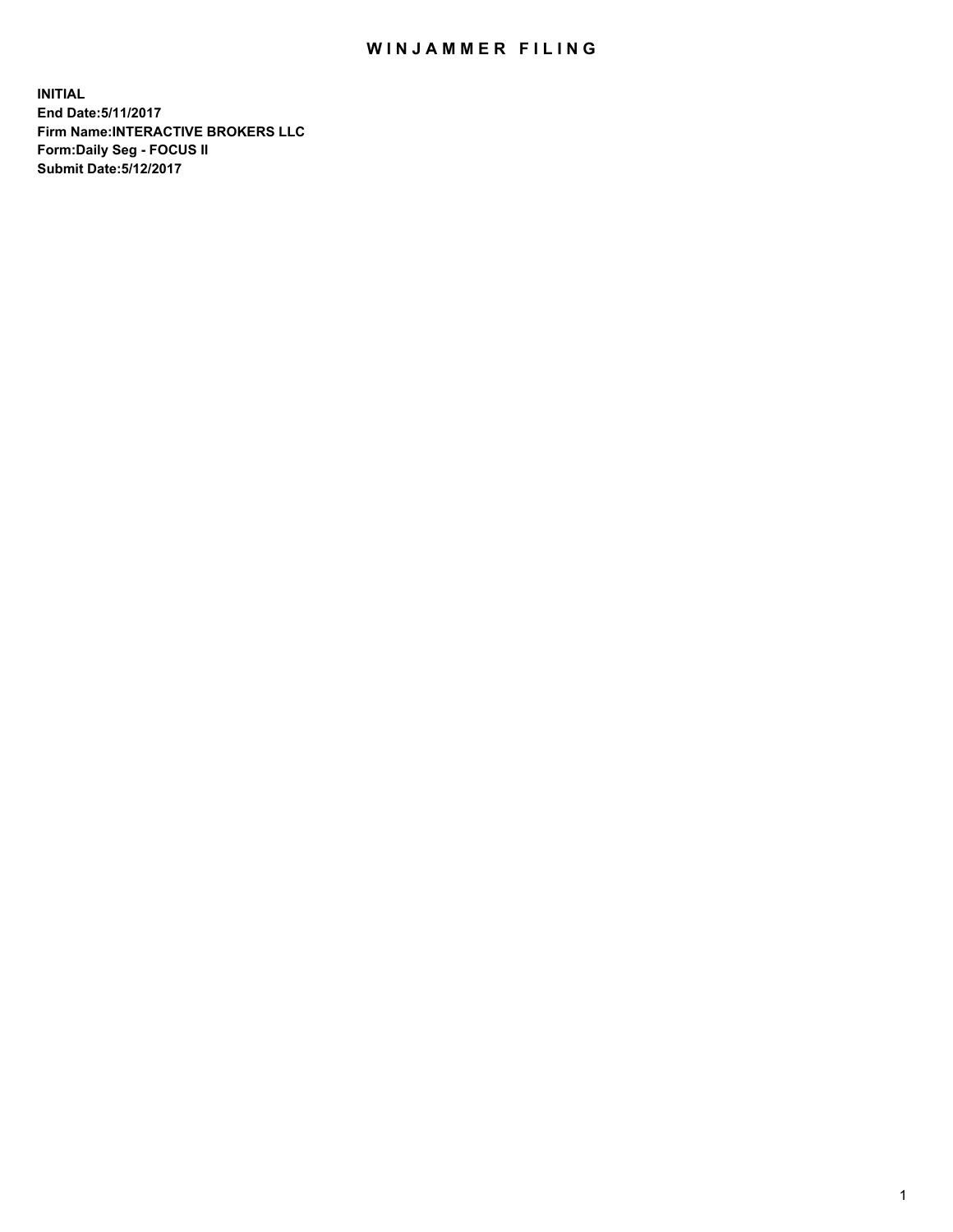## **INITIAL End Date:5/11/2017 Firm Name:INTERACTIVE BROKERS LLC Form:Daily Seg - FOCUS II Submit Date:5/12/2017 Daily Segregation - Cover Page**

| Name of Company<br><b>Contact Name</b><br><b>Contact Phone Number</b><br><b>Contact Email Address</b>                                                                                                                                                                                                                          | <b>INTERACTIVE BROKERS LLC</b><br>James Menicucci<br>203-618-8085<br>jmenicucci@interactivebrokers.c<br>om |
|--------------------------------------------------------------------------------------------------------------------------------------------------------------------------------------------------------------------------------------------------------------------------------------------------------------------------------|------------------------------------------------------------------------------------------------------------|
| FCM's Customer Segregated Funds Residual Interest Target (choose one):<br>a. Minimum dollar amount: ; or<br>b. Minimum percentage of customer segregated funds required:%; or<br>c. Dollar amount range between: and; or<br>d. Percentage range of customer segregated funds required between:% and%.                          | $\overline{\mathbf{0}}$<br>0<br>155,000,000 245,000,000<br>0 <sub>0</sub>                                  |
| FCM's Customer Secured Amount Funds Residual Interest Target (choose one):<br>a. Minimum dollar amount: ; or<br>b. Minimum percentage of customer secured funds required:%; or<br>c. Dollar amount range between: and; or<br>d. Percentage range of customer secured funds required between:% and%.                            | $\overline{\mathbf{0}}$<br>$\overline{\mathbf{0}}$<br>80,000,000 120,000,000<br>00                         |
| FCM's Cleared Swaps Customer Collateral Residual Interest Target (choose one):<br>a. Minimum dollar amount: ; or<br>b. Minimum percentage of cleared swaps customer collateral required:% ; or<br>c. Dollar amount range between: and; or<br>d. Percentage range of cleared swaps customer collateral required between:% and%. | $\overline{\mathbf{0}}$<br>$\overline{\mathbf{0}}$<br>0 <sub>0</sub><br><u>00</u>                          |

Attach supporting documents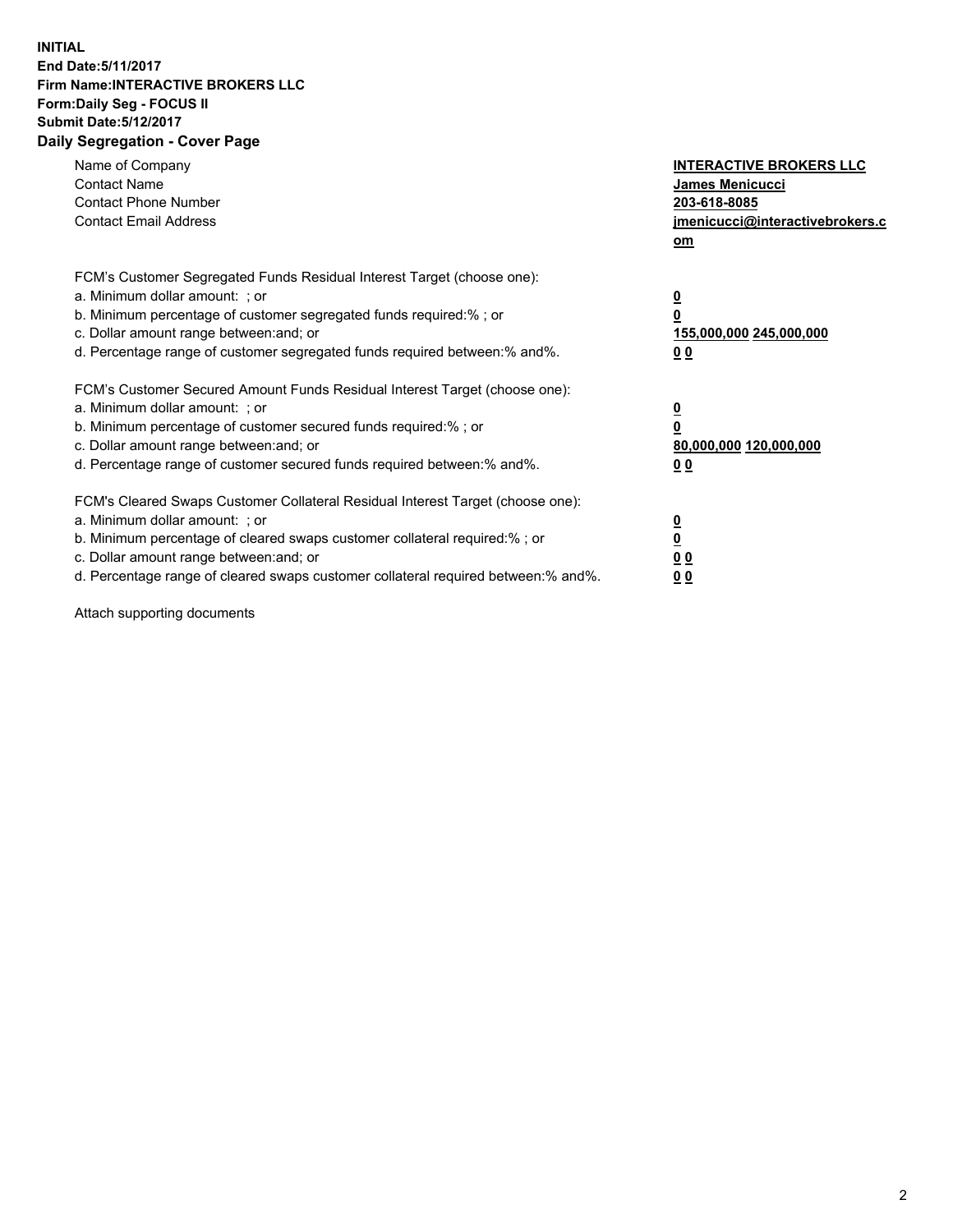## **INITIAL End Date:5/11/2017 Firm Name:INTERACTIVE BROKERS LLC Form:Daily Seg - FOCUS II Submit Date:5/12/2017 Daily Segregation - Secured Amounts**

|     | Dany Ocgregation - Oceanea Annoante                                                                        |                                               |
|-----|------------------------------------------------------------------------------------------------------------|-----------------------------------------------|
|     | Foreign Futures and Foreign Options Secured Amounts                                                        |                                               |
|     | Amount required to be set aside pursuant to law, rule or regulation of a foreign                           | $0$ [7305]                                    |
|     | government or a rule of a self-regulatory organization authorized thereunder                               |                                               |
| 1.  | Net ledger balance - Foreign Futures and Foreign Option Trading - All Customers                            |                                               |
|     | A. Cash                                                                                                    | 317,509,300 [7315]                            |
|     | B. Securities (at market)                                                                                  | $0$ [7317]                                    |
| 2.  | Net unrealized profit (loss) in open futures contracts traded on a foreign board of trade                  | 8,793,620 [7325]                              |
| 3.  | Exchange traded options                                                                                    |                                               |
|     | a. Market value of open option contracts purchased on a foreign board of trade                             | 77,798 [7335]                                 |
|     | b. Market value of open contracts granted (sold) on a foreign board of trade                               | $-78,319$ [7337]                              |
| 4.  | Net equity (deficit) (add lines 1.2. and 3.)                                                               | 326,302,399 [7345]                            |
| 5.  | Account liquidating to a deficit and account with a debit balances - gross amount                          | <b>5,633</b> [7351]                           |
|     | Less: amount offset by customer owned securities                                                           | 0 [7352] 5,633 [7354]                         |
| 6.  | Amount required to be set aside as the secured amount - Net Liquidating Equity                             | 326,308,032 [7355]                            |
|     | Method (add lines 4 and 5)                                                                                 |                                               |
| 7.  | Greater of amount required to be set aside pursuant to foreign jurisdiction (above) or line                | 326,308,032 [7360]                            |
|     | 6.                                                                                                         |                                               |
|     | FUNDS DEPOSITED IN SEPARATE REGULATION 30.7 ACCOUNTS                                                       |                                               |
| 1.  | Cash in banks                                                                                              |                                               |
|     | A. Banks located in the United States                                                                      | 45,453,000 [7500]                             |
|     | B. Other banks qualified under Regulation 30.7                                                             | 0 [7520] 45,453,000 [7530]                    |
| 2.  | <b>Securities</b>                                                                                          |                                               |
|     | A. In safekeeping with banks located in the United States                                                  | 326,664,370 [7540]                            |
|     | B. In safekeeping with other banks qualified under Regulation 30.7                                         | 0 [7560] 326,664,370 [7570]                   |
| 3.  | Equities with registered futures commission merchants                                                      |                                               |
|     | A. Cash                                                                                                    | $0$ [7580]                                    |
|     | <b>B.</b> Securities                                                                                       | $0$ [7590]                                    |
|     | C. Unrealized gain (loss) on open futures contracts                                                        | $0$ [7600]                                    |
|     | D. Value of long option contracts                                                                          | $0$ [7610]                                    |
|     | E. Value of short option contracts                                                                         | 0 [7615] 0 [7620]                             |
| 4.  | Amounts held by clearing organizations of foreign boards of trade                                          |                                               |
|     | A. Cash                                                                                                    | $0$ [7640]                                    |
|     | <b>B.</b> Securities                                                                                       | $0$ [7650]                                    |
|     | C. Amount due to (from) clearing organization - daily variation                                            | $0$ [7660]                                    |
|     | D. Value of long option contracts                                                                          | $0$ [7670]                                    |
|     | E. Value of short option contracts                                                                         | 0 [7675] 0 [7680]                             |
| 5.  | Amounts held by members of foreign boards of trade                                                         |                                               |
|     | A. Cash                                                                                                    | 77,481,775 [7700]                             |
|     | <b>B.</b> Securities                                                                                       | $0$ [7710]                                    |
|     | C. Unrealized gain (loss) on open futures contracts                                                        | -209,559 [7720]                               |
|     | D. Value of long option contracts                                                                          | 77,798 [7730]                                 |
|     | E. Value of short option contracts                                                                         | <mark>-78,319</mark> [7735] 77,271,695 [7740] |
| 6.  | Amounts with other depositories designated by a foreign board of trade                                     | $0$ [7760]                                    |
| 7.  | Segregated funds on hand                                                                                   | $0$ [7765]                                    |
| 8.  | Total funds in separate section 30.7 accounts                                                              | 449,389,065 [7770]                            |
| 9.  | Excess (deficiency) Set Aside for Secured Amount (subtract line 7 Secured Statement<br>Page 1 from Line 8) | 123,081,033 [7380]                            |
| 10. | Management Target Amount for Excess funds in separate section 30.7 accounts                                | 80,000,000 [7780]                             |
| 11. | Excess (deficiency) funds in separate 30.7 accounts over (under) Management Target                         | 43,081,033 [7785]                             |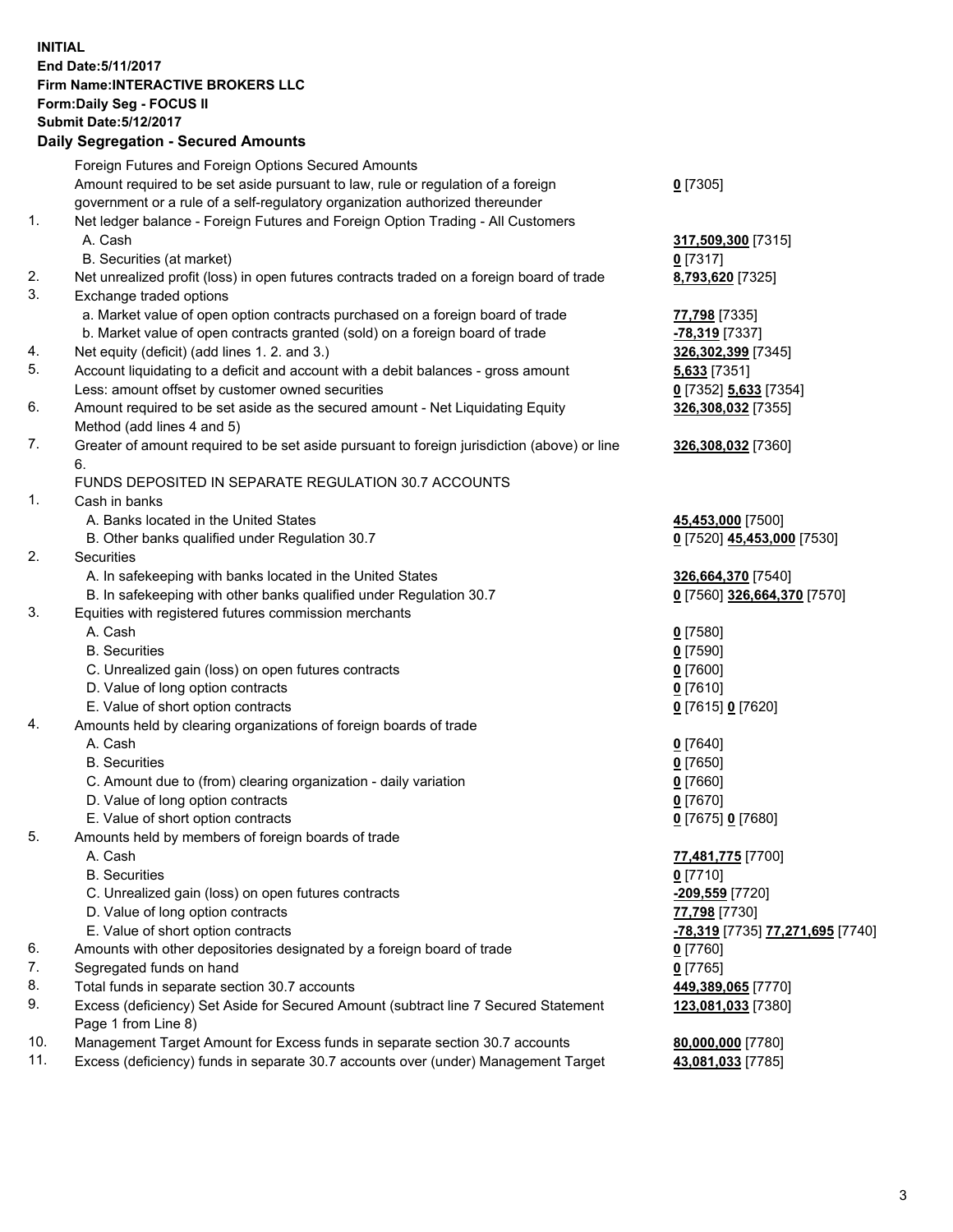**INITIAL End Date:5/11/2017 Firm Name:INTERACTIVE BROKERS LLC Form:Daily Seg - FOCUS II Submit Date:5/12/2017 Daily Segregation - Segregation Statement** SEGREGATION REQUIREMENTS(Section 4d(2) of the CEAct) 1. Net ledger balance A. Cash **3,661,303,312** [7010] B. Securities (at market) **0** [7020] 2. Net unrealized profit (loss) in open futures contracts traded on a contract market **-92,129,837** [7030] 3. Exchange traded options A. Add market value of open option contracts purchased on a contract market **124,406,960** [7032] B. Deduct market value of open option contracts granted (sold) on a contract market **-224,907,762** [7033] 4. Net equity (deficit) (add lines 1, 2 and 3) **3,468,672,673** [7040] 5. Accounts liquidating to a deficit and accounts with debit balances - gross amount **216,386** [7045] Less: amount offset by customer securities **0** [7047] **216,386** [7050] 6. Amount required to be segregated (add lines 4 and 5) **3,468,889,059** [7060] FUNDS IN SEGREGATED ACCOUNTS 7. Deposited in segregated funds bank accounts A. Cash **403,686,710** [7070] B. Securities representing investments of customers' funds (at market) **2,001,854,895** [7080] C. Securities held for particular customers or option customers in lieu of cash (at market) **0** [7090] 8. Margins on deposit with derivatives clearing organizations of contract markets A. Cash **22,939,298** [7100] B. Securities representing investments of customers' funds (at market) **1,356,587,594** [7110] C. Securities held for particular customers or option customers in lieu of cash (at market) **0** [7120] 9. Net settlement from (to) derivatives clearing organizations of contract markets **-8,325,137** [7130] 10. Exchange traded options A. Value of open long option contracts **124,558,427** [7132] B. Value of open short option contracts **-225,045,871** [7133] 11. Net equities with other FCMs A. Net liquidating equity **0** [7140] B. Securities representing investments of customers' funds (at market) **0** [7160] C. Securities held for particular customers or option customers in lieu of cash (at market) **0** [7170] 12. Segregated funds on hand **0** [7150] 13. Total amount in segregation (add lines 7 through 12) **3,676,255,916** [7180] 14. Excess (deficiency) funds in segregation (subtract line 6 from line 13) **207,366,857** [7190] 15. Management Target Amount for Excess funds in segregation **155,000,000** [7194]

16. Excess (deficiency) funds in segregation over (under) Management Target Amount Excess

**52,366,857** [7198]